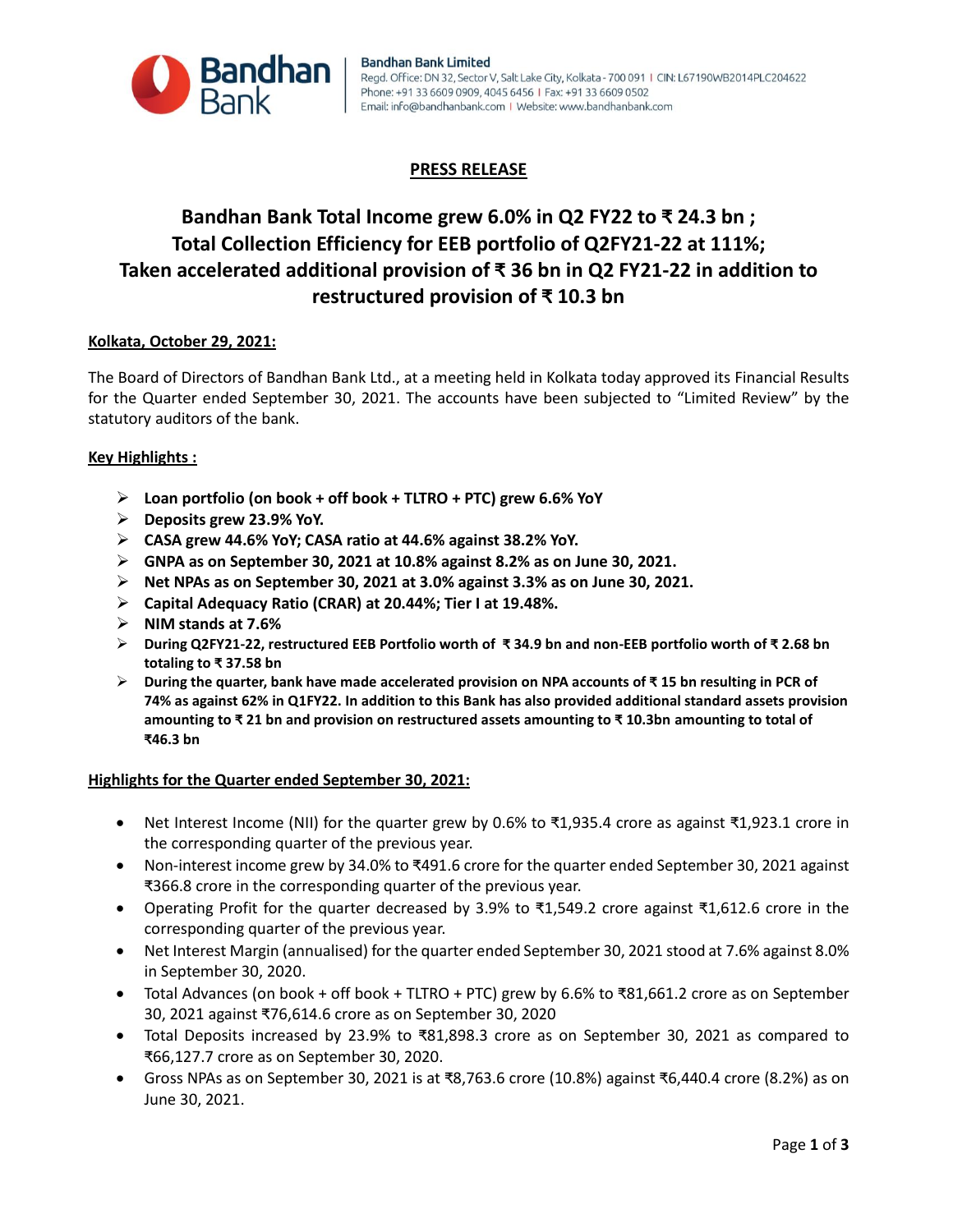

 Net NPAs as on September 30, 2021 stood at ₹2,265.8 crore (3.0%) against ₹ 2,457.9 crore (3.3%) as on June 30, 2021.

Commenting on the performance, Mr. Chandra Shekhar Ghosh, Managing Director and CEO of Bandhan Bank said: "During the quarter we have seen substantial recovery in collections as the second wave of covid subsided. We have recognized the stress pool and proactively taken additional requisite provisions such as to meet any contingency requirements and to look forward to do business on a clean slate. This has resulted in loss for the quarter. However, it will help us to concentrate on fresh business growth and to concentrate towards achieving our long term goals with renewed energy.

We have envisaged to diversify our portfolio both in terms of products and geographies; for which we have already worked in that direction and expect the results soon. We are confident of achieving our normal business growth very soon; provided no further covid related disruptions occur."

Banking outlets as on September 30, 2021, stood at 5,618. The network consists of 1,168 branches, 4,450 banking units as against 1,045 branches and 3,656 banking units as on September 30, 2020. Total number of ATMs stood at 487 as on September 30, 2021 against 487 as on September 30, 2020. During the quarter, the number of employees of the bank has gone up from 51,054 to 52,976.

| Particulars (in ₹ crore)     | <b>Quarter</b> |                |            |                |           |  |
|------------------------------|----------------|----------------|------------|----------------|-----------|--|
|                              | <b>Q2 FY22</b> | <b>Q1 FY22</b> | QoQ%       | <b>Q2 FY21</b> | YoY%      |  |
| Net Interest Income          | 1,935.4        | 2,114.1        | $-8.5%$    | 1,923.1        | 0.6%      |  |
| Non-Interest Income          | 491.6          | 600.1          | $-18.1%$   | 366.8          | 34.0%     |  |
| <b>Total Income</b>          | 2,427.0        | 2,714.2        | $-10.6\%$  | 2,289.9        | 6.0%      |  |
| Opex                         | 877.8          | 775.9          | 13.1%      | 677.3          | 29.6%     |  |
| <b>Operating Profit</b>      | 1,549.2        | 1,938.3        | $-20.1\%$  | 1,612.6        | $-3.9%$   |  |
| Provision (Other than Taxes) | 5,577.9        | 1,442.0        | 286.8%     | 379.6          | 1367.9%   |  |
| <b>PBT</b>                   | $-4,028.7$     | 496.3          | $-912.3%$  | 1,233.0        | $-426.7%$ |  |
| <b>PAT</b>                   | $-3,008.6$     | 373.1          | $-906.7\%$ | 920.0          | $-427.1%$ |  |

## **Highlights for the Quarter ended September 30, 2021:**

## **Key Ratios Highlights:**

| <b>Particulars</b>               |       | Quarter        |                |  |  |
|----------------------------------|-------|----------------|----------------|--|--|
|                                  |       | <b>Q1 FY22</b> | <b>Q2 FY21</b> |  |  |
| <b>CASA to Total Deposit</b>     | 44.6% | 42.9%          | 38.2%          |  |  |
| Net Interest Margin (Annualised) | 7.6%  | 8.5%           | 8.0%           |  |  |
| Cost to Income Ratio             | 36.2% | 28.6%          | 29.6%          |  |  |
| Capital Adequacy Ratio (CAR)     | 20.4% | 24.8%          | 25.7%          |  |  |
| Gross NPA (%)                    | 10.8% | 8.2%           | 1.2%           |  |  |
| Net NPA (%)                      | 3.04% | 3.29%          | 0.36%          |  |  |